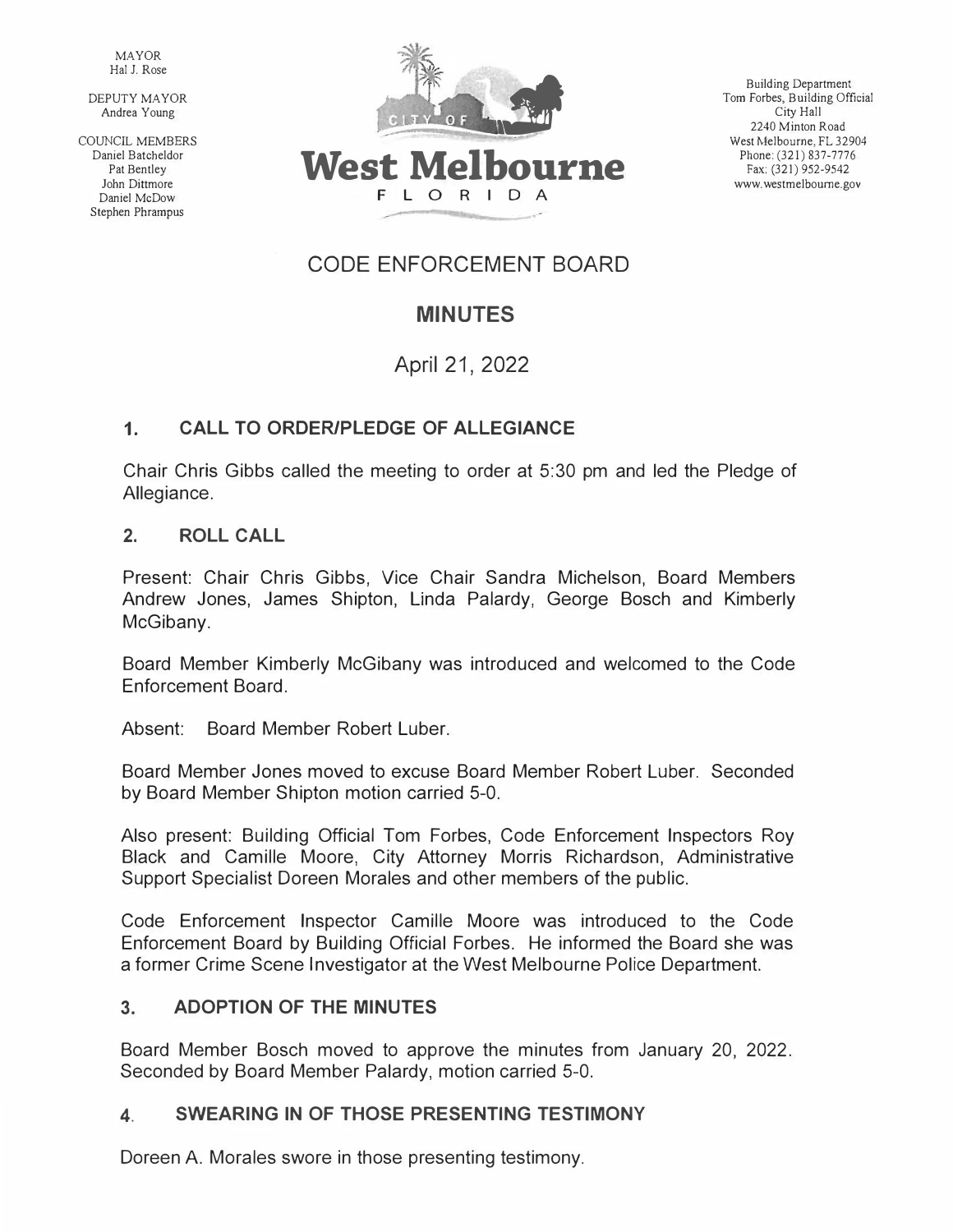#### **5. NEW BUSINESS**

#### **Case No. 2022-0017 Violation of Section 50-162. - Delinquency penalties; penalties for violation**

Code Enforcement Inspector Roy Black presented Case No. 2022-0017 for property located at 3026 W. New Haven Avenue and owned by New Haven & Wickham, et al.

Inspector Black was sworn in and testified:

- March 9, 2022 Notice of Violation was mailed
- Wanda Marcano advised Code Enforcement of the violations
- Summons was mailed for tonight's hearing
- Business owner came into City Hall today and paid fees and penalties
- Required business tax receipts were paid and issued
- Case was closed in compliance

#### **Case No. 2022-0032 Violation of Section 18-421. Conditions**

Building Official Tom Forbes presented Case No. 2022-0032 for property located at 754 John Carroll Lane and owned by Eric & Melissa Johnson, et al.

Building Official Forbes was sworn in and testified:

- Building Official Forbes read the ordinance to the Board
- Single family residence was destroyed in a fire on September 18, 2021
- Property was red tagged as an unsafe structure by Building Official Forbes
- Notice of Violation was mailed
- Demo permit was applied for and is in process
- House demo debris needs to be removed

Building Official Forbes recommends granting a 30-day extension.

Vice Chair Michelson moved to grant a 30-day extension. Board Member Jones seconded, motion carried 5-0.